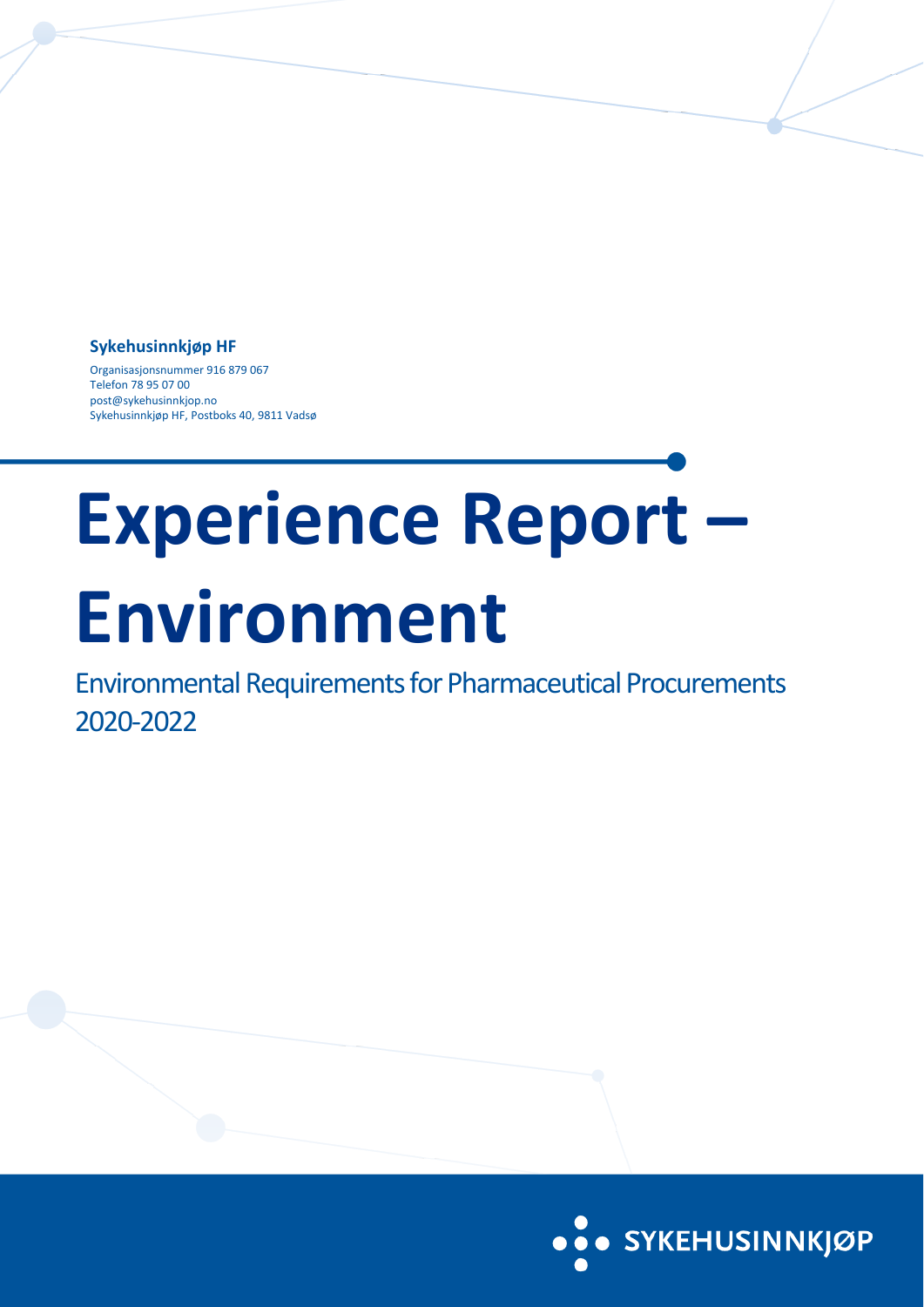

# <span id="page-1-0"></span>**Table of Contents**

| $\mathbf{1}$   |     |                                                                                   |  |  |  |  |
|----------------|-----|-----------------------------------------------------------------------------------|--|--|--|--|
|                | 1.1 |                                                                                   |  |  |  |  |
| $\overline{2}$ |     |                                                                                   |  |  |  |  |
| 3              |     |                                                                                   |  |  |  |  |
| 4              |     |                                                                                   |  |  |  |  |
|                | 4.1 |                                                                                   |  |  |  |  |
|                | 4.2 |                                                                                   |  |  |  |  |
|                | 4.3 | Preparation of specification requirements and implementation of the competition 4 |  |  |  |  |
|                | 4.4 |                                                                                   |  |  |  |  |
|                | 4.5 |                                                                                   |  |  |  |  |
|                | 4.6 |                                                                                   |  |  |  |  |
| 5              |     |                                                                                   |  |  |  |  |
| 6              |     |                                                                                   |  |  |  |  |
|                | 6.1 |                                                                                   |  |  |  |  |
|                | 6.2 | Infusion and Rinsing Fluids and Tube Feeding and Other Medicinal Foods 12         |  |  |  |  |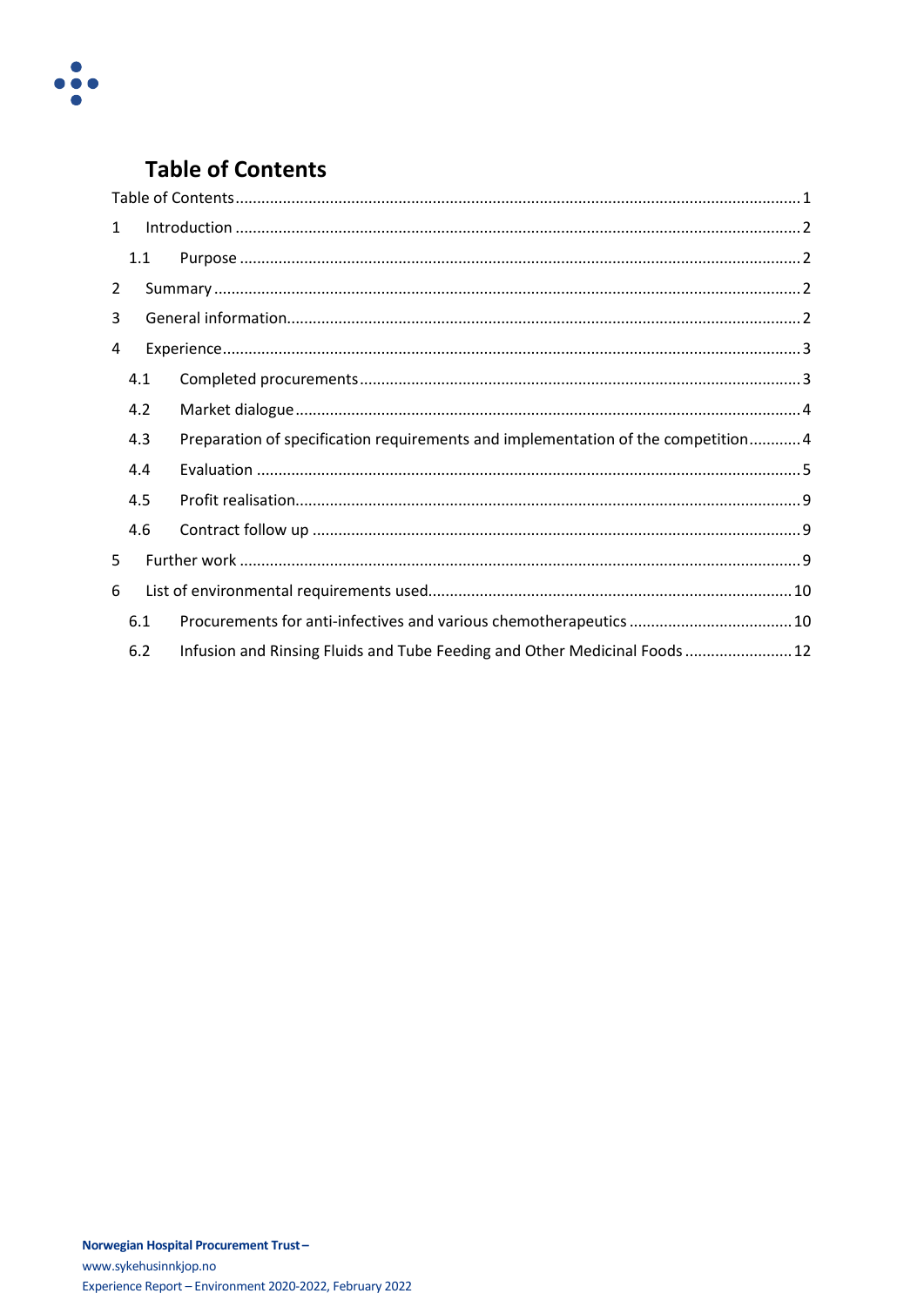

# <span id="page-2-0"></span>**1 Introduction**

## <span id="page-2-1"></span>**1.1 Purpose**

The purpose of the Experience Report is to summarise the environmental criteria that have been used in pharmaceuticals procurements up to now, and to present experience and results from the work.

# <span id="page-2-2"></span>**2 Summary**

A large number of evaluations have been conducted regarding the environmental requirements for the procurement of medicines for Norwegian hospitals. It is possible to streamline the evaluation process even more and include environmental requirements in more procurements.

It is even more important these days to continue working to reduce the carbon footprint of our nation's health trusts, to reduce waste and reduce emissions of harmful substances into the environment. There are several initiatives in place in and outside of Norway that can contribute to this.

# <span id="page-2-3"></span>**3 General information**

We have prioritised our goal of reducing the environmental impact of the health services. The procurement of medicines is an important part of this work.

A total of eight pharmaceutical procurements with environmentalrequirements have been completed in Norway, along with one procurement with environmental requirements in the joint Nordic cooperation with Denmark and Iceland. The product groups covered by the requirements are mainly anti-infectives, various chemotherapeutics and infusion and rinsing fluids. Experience gained from pharmaceutical product procurements forms a part of this report, even though these are not medicinal products. The reason why these areas were chosen as the starting point for environmental requirements in procurement is that they create the greatest challenges in production locally (antibiotics/oncology in India/China) or have a lot of packaging and involve voluminous transport and handling (nutritional products and rinsing fluids) and thus are a logical starting point for change/focus on emissions and use.

There are still not many other European procurement organizations that have set similar environmental requirements in the category of pharmaceuticals. The Norwegian Hospital Procurement Trust has gained valuable experience from setting environmental requirements for pharmaceuticals. There is strong interest from other countries around the world to introduce and further develop such requirements. The Norwegian Hospital Procurement Trust actively participates in dialogue with suppliers and shares its experience with other countries. The industry is very concerned that this is harmonised across national borders; the special Norwegian requirements are considered impossible to obtain, but if we act as a bellwether and others follow, that would be an important step. Our role in international opinion cannot be exaggerated. That is why it is so extremely important to stick to our demands and follow up on the procurements.

Each procurement has a specialist group with professional representatives from the health regions who participate in the design of the tender competition and evaluation, in addition to participants from the Norwegian Hospital Procurement Trust and the Norwegian Medicines Agency. The Nordic procurement is organized in a different way. The input and discussions in the groups have been based on our mandate and the group's opportunity to incur increased costs for the health trusts in the name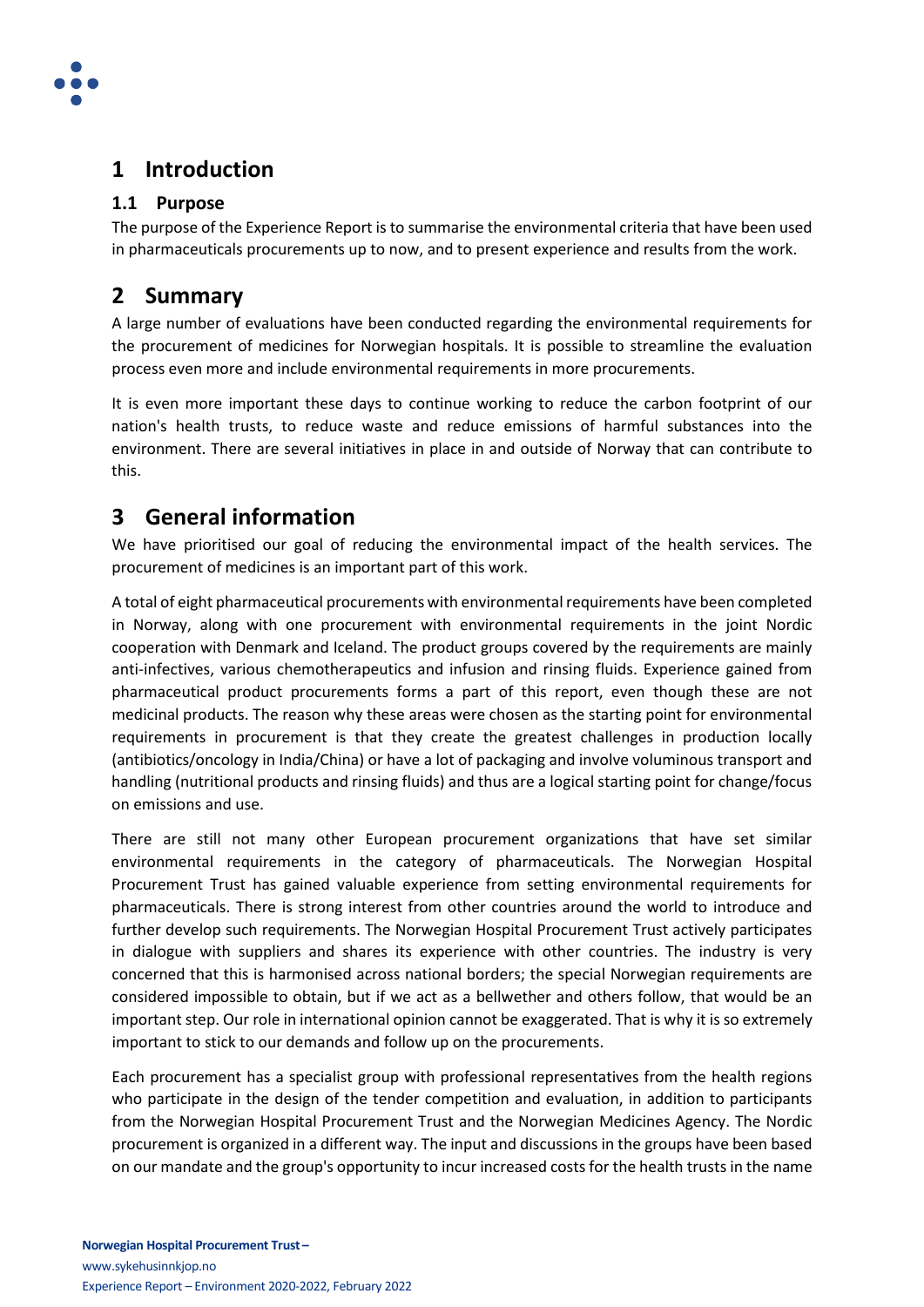

of the environment. That is why it is so important to obtain information about and create legitimacy around our actions in relation to environmental criteria in procurements to establish trust and confidence in these measures.

# <span id="page-3-0"></span>**4 Experience**

## <span id="page-3-1"></span>**4.1 Completed procurements**

The various procurements that have been completed so far have had different requirements and different numbers of requirements, in addition to a large variation between the number of products being procured and the number of bidders for the contracts. See Table 1.

For the areas anti-infectives and various chemotherapeutics, the requirements were directed at emissions into the environment. For the areas of medical nutrition products and infusion and rinsing fluids, the requirements were aimed at packaging and transport.

The Nordic procurement included requirements for transport, emission strategy and environmental certification.

| No.     | <b>Name of</b><br>procurement                   | <b>Number of</b><br>environmental<br>requirements<br>in the<br>procurement | <b>Number of</b><br>specification<br>requirements<br>received with<br>environmental<br>responses   | <b>Number of</b><br>evaluation<br>forms filled<br>out | <b>Total number</b><br>of<br>requirements<br>evaluated<br>(not including<br>the<br>mandatory<br>requirements) |
|---------|-------------------------------------------------|----------------------------------------------------------------------------|----------------------------------------------------------------------------------------------------|-------------------------------------------------------|---------------------------------------------------------------------------------------------------------------|
| 2001a   | Anti-infectives                                 | 14 suppliers                                                               | 23                                                                                                 |                                                       | 322                                                                                                           |
| 2201a   | Anti-infectives                                 | 14 suppliers                                                               | 30                                                                                                 |                                                       | 394                                                                                                           |
| 2107g   | Various<br>chemotherapeutics,<br>non-inj/inf    | 14 suppliers                                                               | 11                                                                                                 |                                                       | 154                                                                                                           |
| 2107j   | Various<br>chemotherapeutics,<br>inj/inf        | 14 suppliers                                                               | 18                                                                                                 |                                                       | 266                                                                                                           |
| 2107g-1 | Various<br>chemotherapeutics,<br>Mercaptopurine | 14 suppliers                                                               | $\overline{2}$                                                                                     |                                                       | 28                                                                                                            |
| 2107j-1 | Various<br>chemotherapeutics,<br>Cabazitaxel    | 14 suppliers                                                               | 5                                                                                                  |                                                       | 70                                                                                                            |
| 2103    | Infusion and rinsing<br>fluids                  | 3 suppliers 4-6<br>product                                                 | 68<br>4 * supplier<br>specification<br>requirements<br>64 product<br>specification<br>requirements | 16                                                    | 120                                                                                                           |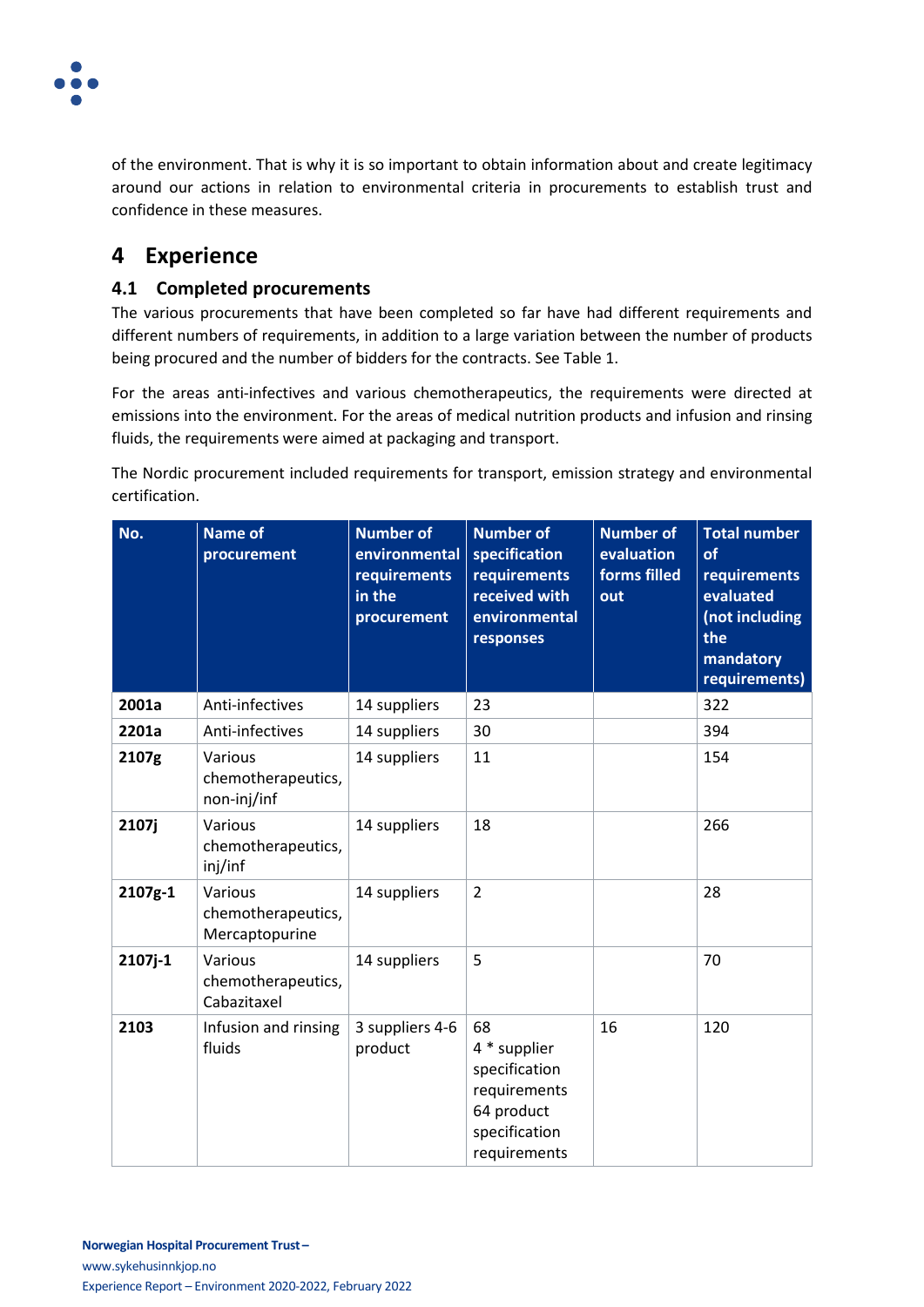

| 2104 | Tube feeding and<br>other medicinal<br>foods (this<br>procurement does<br>not include<br>medicines) | 3 suppliers<br>6 product |  |  |
|------|-----------------------------------------------------------------------------------------------------|--------------------------|--|--|
|      | Nordic<br>procurement                                                                               | 3 suppliers              |  |  |

*Table 1*

\*15 supplier specification requirements were submitted from 4 suppliers, but the responses were the same in each submitted specification requirement, and to give a more accurate picture of the evaluation, these are listed as 1 specification requirement per supplier.

## <span id="page-4-0"></span>**4.2 Market dialogue**

The first environmental requirements that were set in Procurement 2001a Anti-infectives were set up after a long preliminary process in collaboration with the Norwegian Pharmaceutical Industry Association. The main focus of the requirements was emissions into the environment.

The same requirements were then used for a subsequent procurement (2201a Anti-infectives), as well as for four procurements for various chemotherapeutics. Some guidelines were added at this time to keep the requirements as similar as possible for the first round of procurements. Therefore, only minor adjustments were made to the requirements, and these were sent out for consultation to suppliers who provided good input.

For the procurements 2103 Infusion and Rinsing Fluids and 2104 Tube Feeding and Other Medical Foods, the requirements were prepared through several dialogue meetings with the suppliers, and with support from the environmental managers at the Norwegian Hospital Procurement Trust who have experience from medical professions other than pharmaceuticals. The requirements were sent out for consultation to the suppliers, where several good written input documents were received which contributed to the requirements working well for all parties.

The health trusts were represented in the specialist group for all procurements, and were also given the opportunity to provide input through consultation hearings.

After the announcement of the tender competition, all questions were answered in writing by question and answer sheets that were sent to all the stakeholders. The largest proportion of the questions on environmental requirements concerned practical considerations and an understanding of how to meet the specification requirements, which documentation should or should not be attached and which languages could be used.

# <span id="page-4-1"></span>**4.3 Preparation of specification requirements and implementation of the competition**

For the anti-infective and chemotherapeutic procurements, all environmental requirements were related to the supplier's routines and strategies for environmental follow-up, and the requirements were weighted with 30% in the allocation criteria in accordance with current regulations. For 2103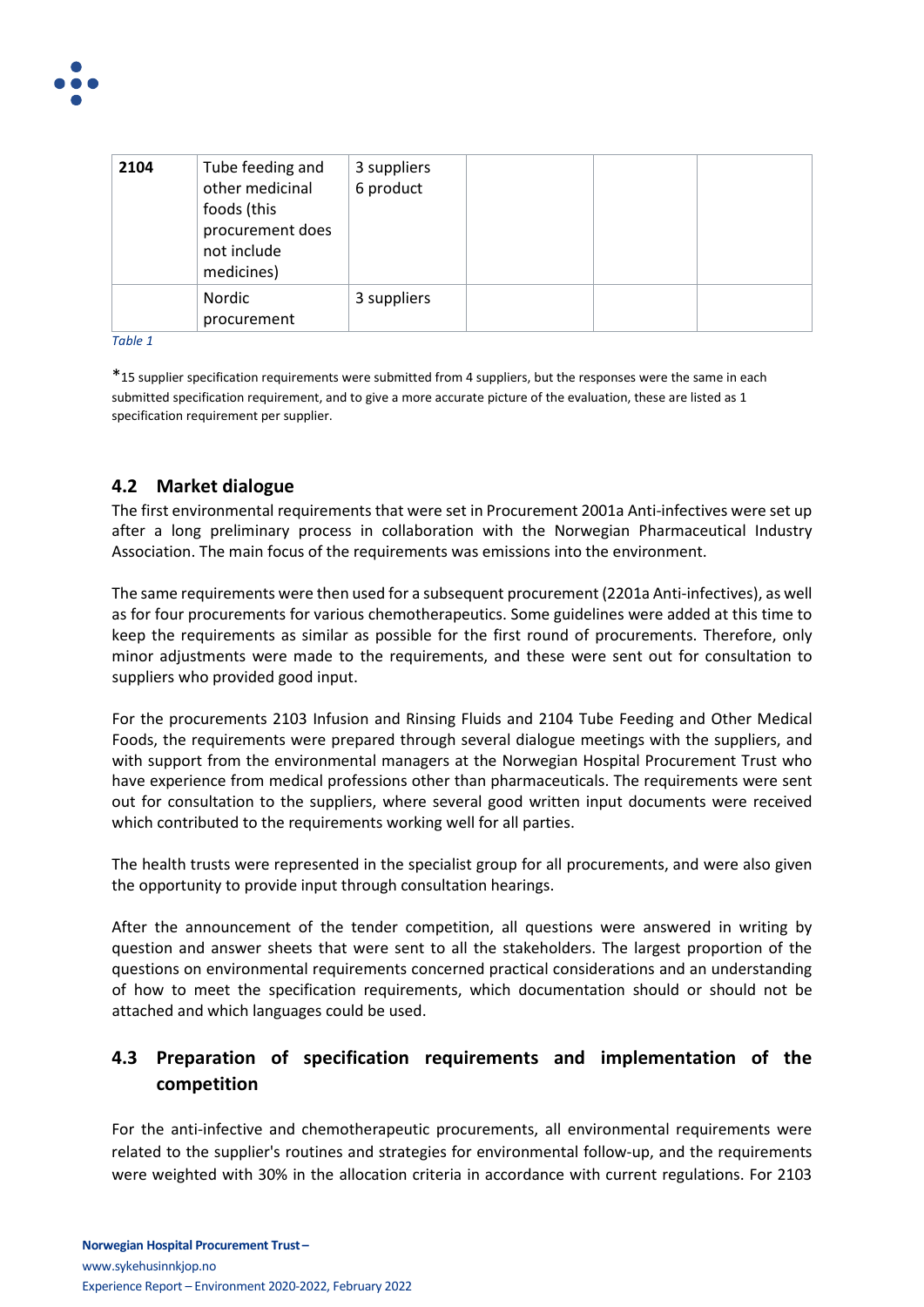

and 2104, environmental requirements for suppliers were weighted with 20% and environmental requirements related to the properties of the products offered were weighted with 10%. This was when we discovered that the requirements for environmental certification of production sites(among others) would provide greater value, even though there were fewer requirements.

The vast majority of requirements were MUST requirements (scored with 0-10p), and two requirements were SHOULD requirements that had to be met for the bidder to have the opportunity to participate in the tender competition. Also see the list of requirements in the separate section below.

Today, most of the evaluation and bidding is done using excel, which has some limitations. There is a need to develop more efficient systems for collecting data for preparing competitions, evaluation and follow-up. This will further contribute to the health trusts reaching their goals, and hopefully also simplify supplier work in submitting tenders and further follow-up processes.

There is a great desire from suppliers to have the specification requirements translated into English, so this was done. Some suppliers wanted to submit their responses in English, but this was not approved out of consideration for capacity, resources and responsibility for conducting a good evaluation. The design and further standardisation of the specification requirements will probably be important to make it easier to submit responses in Norwegian in the future.

#### <span id="page-5-0"></span>**4.4 Evaluation**

The evaluation work was most demanding in the Anti-infectives and Various Chemotherapeutics procurements. This was largely due to the design of the specification requirements, where the response alternatives are entered as YES or NO, in addition to the descriptive text having to be filled in. There were no clear guidelines for what the supplier should answer. There were also a large number of responses and a large number of requirements – so completing the evaluation took a significant amount of time. In later procurements, other response alternatives than yes/no will be prepared. There was great variation in whether the bidders were able to meet the requirements; see Figure 1.



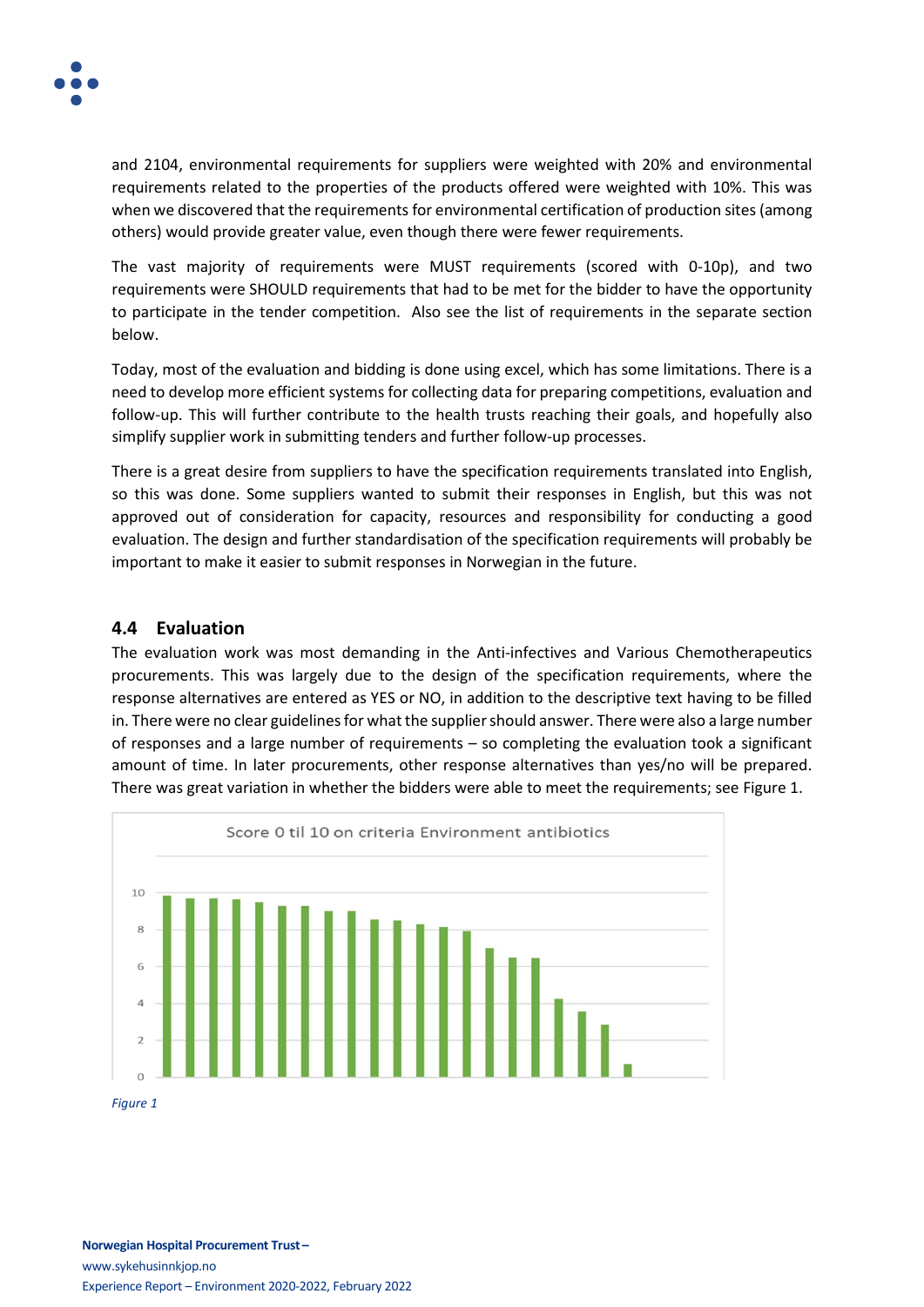

For procurements 2103 and 2104, there were fewer bidders, and evaluating requirement fulfilment by suppliers went quickly. Only one supplier had not provided documentation for ISO 14001 certification, and otherwise there were small variations in how the requirements for eco-friendly transport and water reduction were fulfilled. Evaluating the environmental requirements for products based on submitted samples was done together with the specialist group. There was sufficient time to carry out all the evaluations at the whole-day meeting that had been set aside for the specialist group, but some of the evaluations were not completed on the same day due to the extra quality assurance work required afterwards. The requirements for products that were to be assessed on the basis of the supplier's responses were done in advance, prior to the specialist group meeting. Three of the requirements could be calculated mathematically based on the bidder's response, and it is thus entirely possible to perform an effective evaluation without manual operations if you have good technical solutions.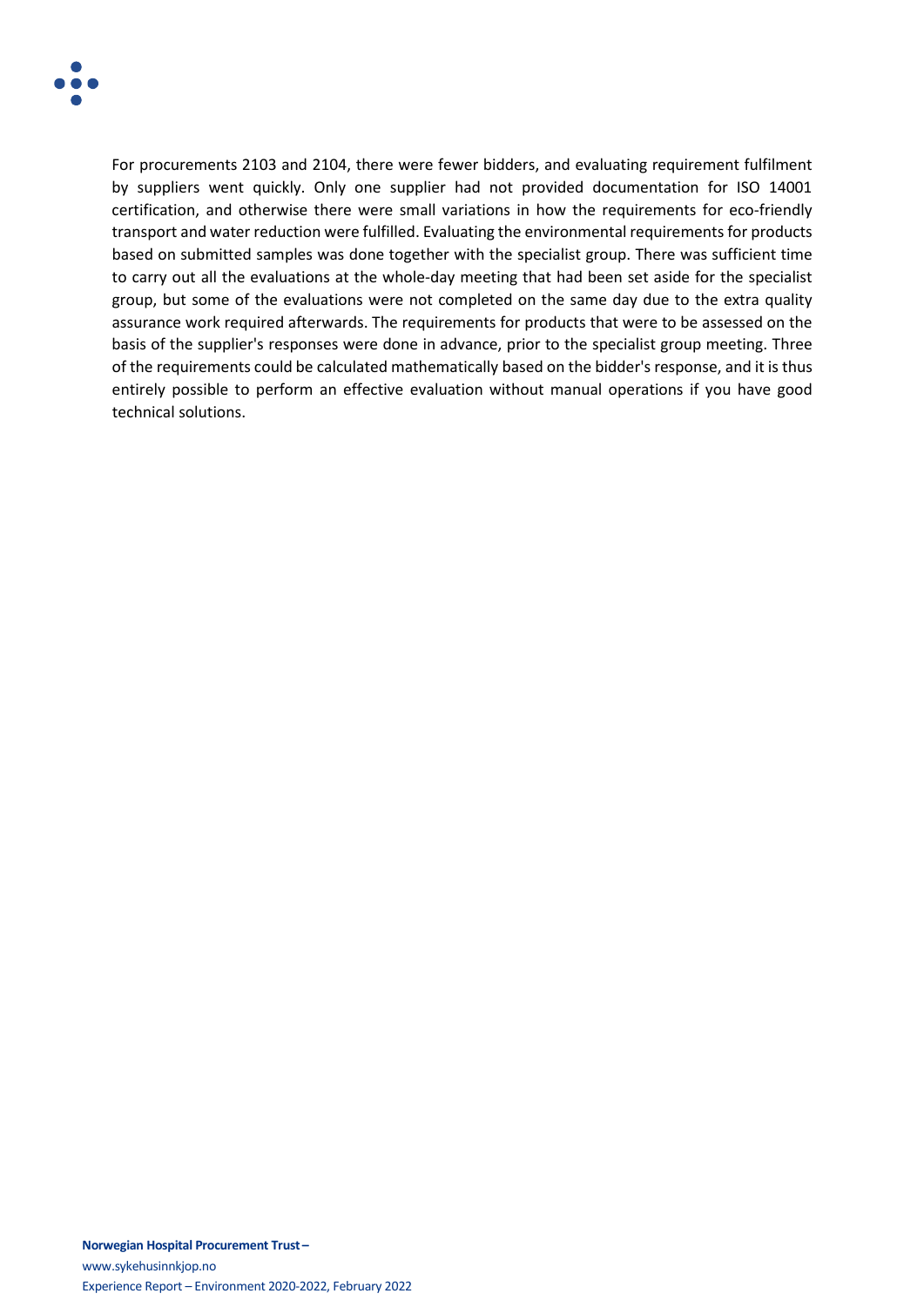

| <b>Unit</b> | <b>Number</b><br>smallest unit | of Number<br>smallest unit per   pallets<br>190cm pallet (as<br>stated<br>the<br>$\mathsf{in}$<br>bidder's<br>response) | of Number   | of   Total pallets | for<br><b>Score</b><br>transport of air<br>[(Total for best<br>offer)/(Total<br>offer $X$ ]*10 =<br><b>Grade for offer</b><br>$\boldsymbol{\mathsf{X}}$ |
|-------------|--------------------------------|-------------------------------------------------------------------------------------------------------------------------|-------------|--------------------|---------------------------------------------------------------------------------------------------------------------------------------------------------|
| 500<br>ML   | 48 643                         | 1210                                                                                                                    | 40,20082645 | 355,070065         | 9,29162121                                                                                                                                              |
| 1000<br>ML  | 209 915                        | 672                                                                                                                     | 312,3735119 |                    |                                                                                                                                                         |
| 250<br>ML   | 4672                           | 1872                                                                                                                    | 2,495726496 |                    |                                                                                                                                                         |

Example of calculating the score for transport of air for a received bid; see Table 2

*Table 2*

#### **Environmental certification requirement**

Most suppliers and production sites were environmentally certified through ISO 14001. This is therefore a requirement that can be made mandatory in several procurements in the future. The extent to which this can be regulated by relevant third parties must, however, be taken into account in order for it to have a real value.

The requirements for Certification and Environmental Management are also not enough to understand what the individual supplier actually contributes to, so this must be followed up more closely, e.g. by setting other specific requirements, and by contract follow-up.

#### **Water reduction**

This requirement was included as a result of input from suppliers who are already working closely with the problem. Specific goal achievement by the bidder was evaluated, but whether they had goals for water reduction or not. It is conceivable that you can develop a standard to also assess the consumption of water, but it will probably be some time before a measurement method is developed that can be used to evaluate this.

#### **Emissions of harmful substances into the environment**

Some suppliers have facilities that ensure zero-discharge of API (active pharmaceutical ingredient) into the environment, through the incineration of waste-water. This indicates that there is great potential to be extracted within the areas where large emissions of harmful substances into the environment is a risk factor.

There is extensive use of third-party manufacturersin the pharmaceutical industry, and there is a great need for environmental work to be clearly regulated in collaboration agreements. Bidders have different approaches to transparency in their supply chains, and increased transparency will be an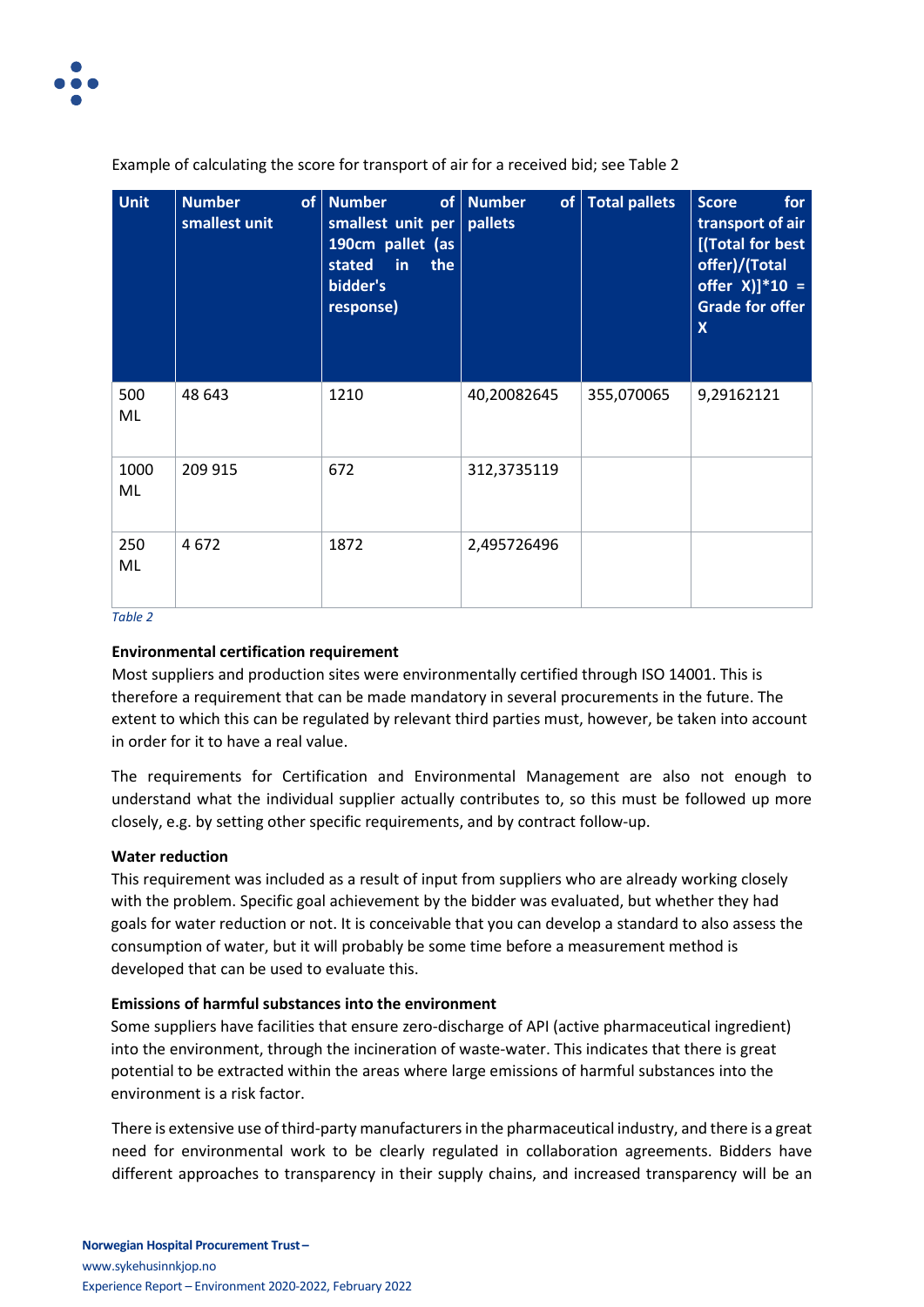

important focus in the future. This can be achieved e.g. by rewarding bidders who state the API country of production or production sites when submitting a tender.

#### **Training**

There are different levels of training of third-party suppliers in environmental procedures. Some participate in their own programmes for sharing their experiences, while others only inform about expectations in their collaboration agreements. Competence within the environmental field is on the rise, and it will be necessary for further progression to also include manufacturers/producers in other countries in this rise in competence. In the completed procurements, the only question asked was whether training has been completed, but in the future it will be possible to specify the type of training and competence you want a third party to be able to document that they have achieved, such as during a visit to the factory.

#### **Transport**

Questions were asked as to whether the carriers/transporters used were bound by environmental standards, and calculations of the transport of air were also carried out.

Different suppliers use different transport routes, have different transport distances and different packaging design, which are important factors for emissions during transport. The Norwegian Hospital Procurement Trust does not know of any tools that make it possible to calculate comparable, real emissions, so evaluating eco-friendly transport has a large degree of discretion. In order to increase the probability of receiving comparable responses, the transport distance to be evaluated was limited to transport between the place of production of the finished product (not raw materials) untilreaching the customer. In Norway, such products are mainly delivered to 1-2 delivery locations, which makes this scenario somewhat easier than in other countries, where delivery takes place directly to the individual hospitals.

The zero-emissions goal will be the focus in the future, and thus parameters such as transport distance and real energy consumption will not be decisive for the degree of goal fulfilment.

The number of pallets is a specific measure that can easily be used to give points and which is well suited for discerning among suppliers and motivating more efficient packaging designs and reducing transport volume.

#### **Return scheme**

The Norwegian Hospital Procurement Trust (pharmaceutical division) has a long tradition of demanding membership in a recycling and return scheme (Green Dot, or its equivalent) as a contractual requirement. Bidders with products that are not Norwegian can document this requirement by showing agreements with the contract wholesalers of the hospitals.

#### **Amount of waste**

In the Medical Foodstuffs procurement, the amount of waste was evaluated, including how much space the packaging takes up in the waste and what possibility there is for compaction. These are mainly hard plastic bottles and large containers where there is great potential for waste reduction. This was not assessed for products that contain or may contain drugs, but it should be considered whether there are other areas where the amount of waste is relevant to evaluations in this area.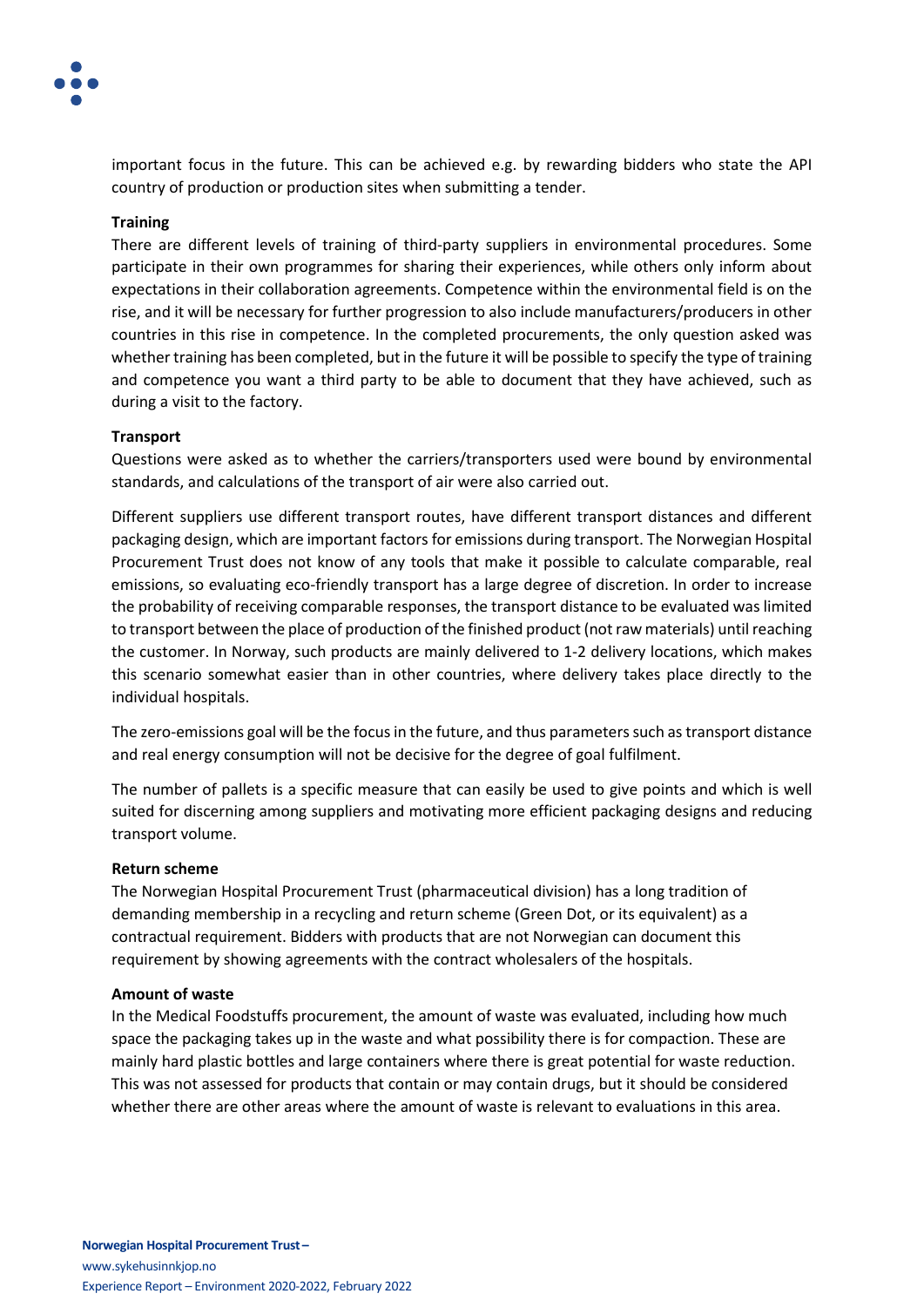

The health trusts in Norway have limited storage space, and requirements for reduced waste volumes and reduced transport of air will indirectly be able to contribute to the health trusts being able to utilise their storage capacity significantly better.

#### **Energy consumption**

Some suppliers have carried out life cycle analyses for their products, but these are too few to have a sufficient basis for comparison at present to assess energy consumption as a separate parameter in procurements for pharmaceuticals or medicinal foods. You can encourage several suppliers to do their own analyses, but it also requires that there is agreement among bidders and the client regarding standardised measurement methods. The most realistic way is to watch what is being done in other areas to see how this can develop further.

#### **Packaging**

Suitability for packaging recycling and requirements for labelling with recycling symbols proved to be easy to assess and have great potential for improvement among bidders, but this requires some adaptations to the specification requirements in order for the evaluation to be more effective.

## <span id="page-9-0"></span>**4.5 Profit realisation**

Summary overview of budget/quality outcomes:

For all the procurements, the project group reviewed preliminary expectationsfor price developments in the procurement; the same was done after the procurements were done. At the beginning, we were worried that the environmental requirements could lead to significantly price increases in the procurements, but it was difficult to find evidence for this. It turns out, however, that setting other demands than prices had a price-altering effect that was clear and also significant. By comparing what we have seen regarding prices from Denmark, we see it clearly. They only utilise price in their procurements, while we have different sets of requirements and this creates higher prices.

But we were not able to see how environment alone versus the other requirements we set for the product increased prices to any particular degree.

We thus concluded that we do see an effect on prices when setting requirements for products, obviously, but that environmental requirements as such do not overturn the cart in relation to costs. But this is an element we will take a closer look at over time, to get a better understanding of this conclusion.

## <span id="page-9-1"></span>**4.6 Contract follow up**

Due to the corona pandemic, it has not been possible to follow up the agreements signed as of 01.02.2020 using physical visits to selected suppliers. The plan was to visit 2-3 suppliers to gain experience and broaden our basis for evaluation.

The visits will therefore be done once new agreements are signed, and for future contract periods.

# <span id="page-9-2"></span>**5 Further work**

A number of initiatives are underway at the Norwegian Hospital Procurement Trust, at the regional health trusts and in the health services internationally, and the focus of our future work will be to implement environmental requirements in several procurements, as well as look at what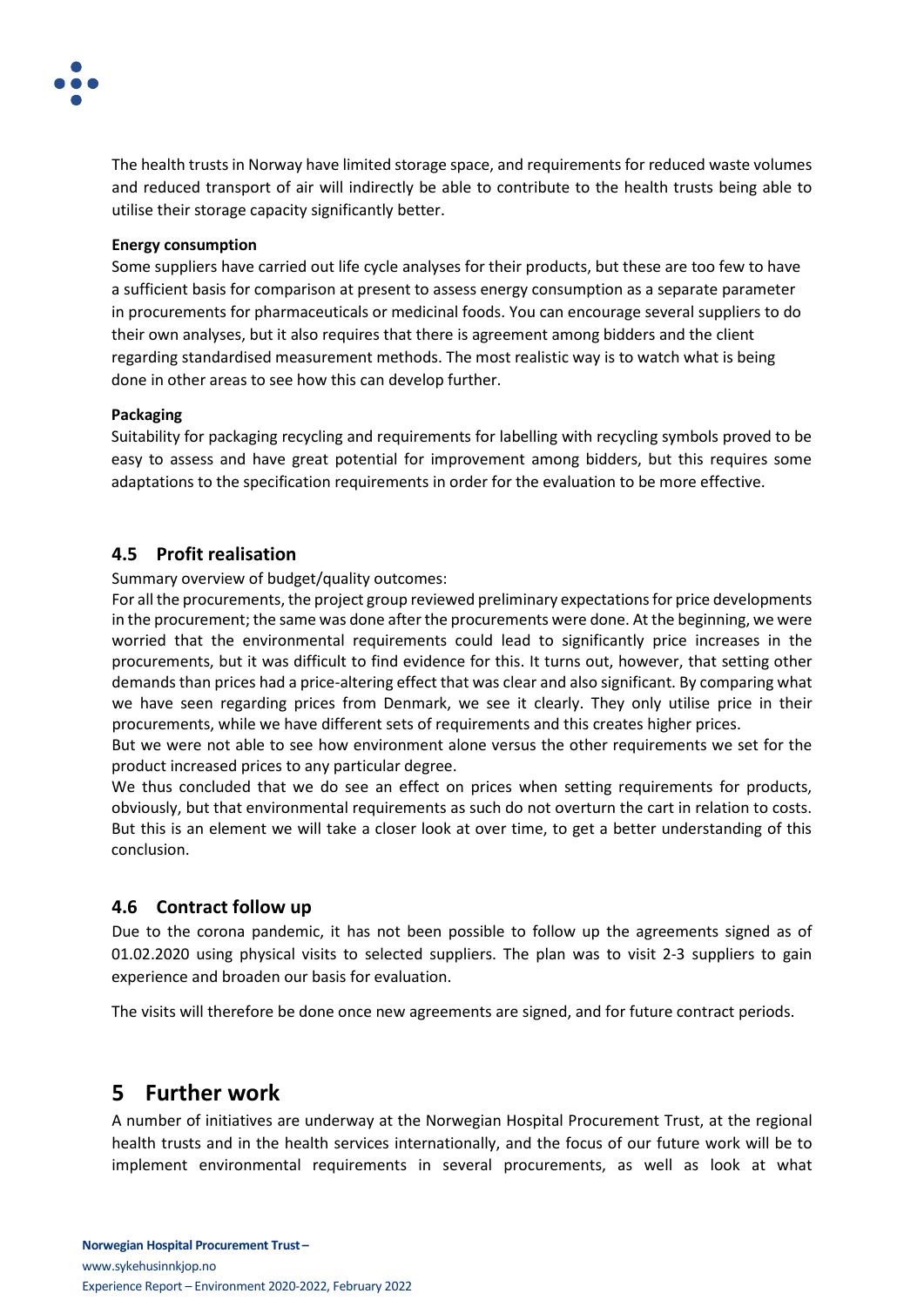

requirements are set in other countries and increase competence in this area. The labelling schemes that are developed in other areas (e.g. by the Nordic Swan Ecolabel) will be monitored to see if there are any relevant issues and tools that can be transferred to the category of pharmaceuticals.

Inhalation anaesthetics, inhalers and hormones are examples of relevant areas where no targeted work has been done with environmental requirements in Norwegian hospitals, yet, but where targeted measures are underway in other countries that are logical to build on in future procurements. Work will also be done to further develop the requirements that have already been implemented, such as to help reach the goal of zero emissions during transport. We also have a goal to find targeted and truly effective requirements, rather than having as many requirements as possible.

# <span id="page-10-0"></span>**6 List of environmental requirements used**

# <span id="page-10-1"></span>**6.1 Procurements for anti-infectives and various chemotherapeutics**

See Table 3.

| The supplier should have an overall environmental<br>strategy that includes its entire portfolio. If necessary,<br>also state which parts of the portfolio you do not<br>have an environmental strategy for.                                               | The supplier is asked to provide a summary<br>and concrete description. The supplier shall<br>not enclose other documents. |
|------------------------------------------------------------------------------------------------------------------------------------------------------------------------------------------------------------------------------------------------------------|----------------------------------------------------------------------------------------------------------------------------|
|                                                                                                                                                                                                                                                            |                                                                                                                            |
| The supplier should have an overall environmental<br>strategy that includes the entire value chain from raw<br>materials to finished product. If necessary, also state<br>which parts of the value chain you do not have an<br>environmental strategy for. | The supplier is asked to provide a summary<br>and concrete description. The supplier shall<br>not enclose other documents. |
| Will the supplier be willing to state in what/which<br>country the API/raw material production for offered                                                                                                                                                 | The supplier is asked to answer Yes/No.<br>The supplier shall not enclose other                                            |
| products takes place, if the Norwegian Hospital<br>Procurement Trust requests such information?                                                                                                                                                            | documents.                                                                                                                 |
| Does the environmental strategy include the<br>factory(ies) that complete the ready-to-sell packages?                                                                                                                                                      | The supplier is asked to answer Yes/No.<br>The supplier shall not enclose other<br>documents.                              |
| Does the environmental strategy include API/raw<br>material producer(s)?                                                                                                                                                                                   | The supplier is asked to answer Yes/No.<br>The supplier shall not enclose other<br>documents.                              |
| Does the environmental strategy include treatment<br>plants for API/raw material producer(s)?                                                                                                                                                              | The supplier is asked to answer Yes/No.<br>The supplier shall not enclose other<br>documents.                              |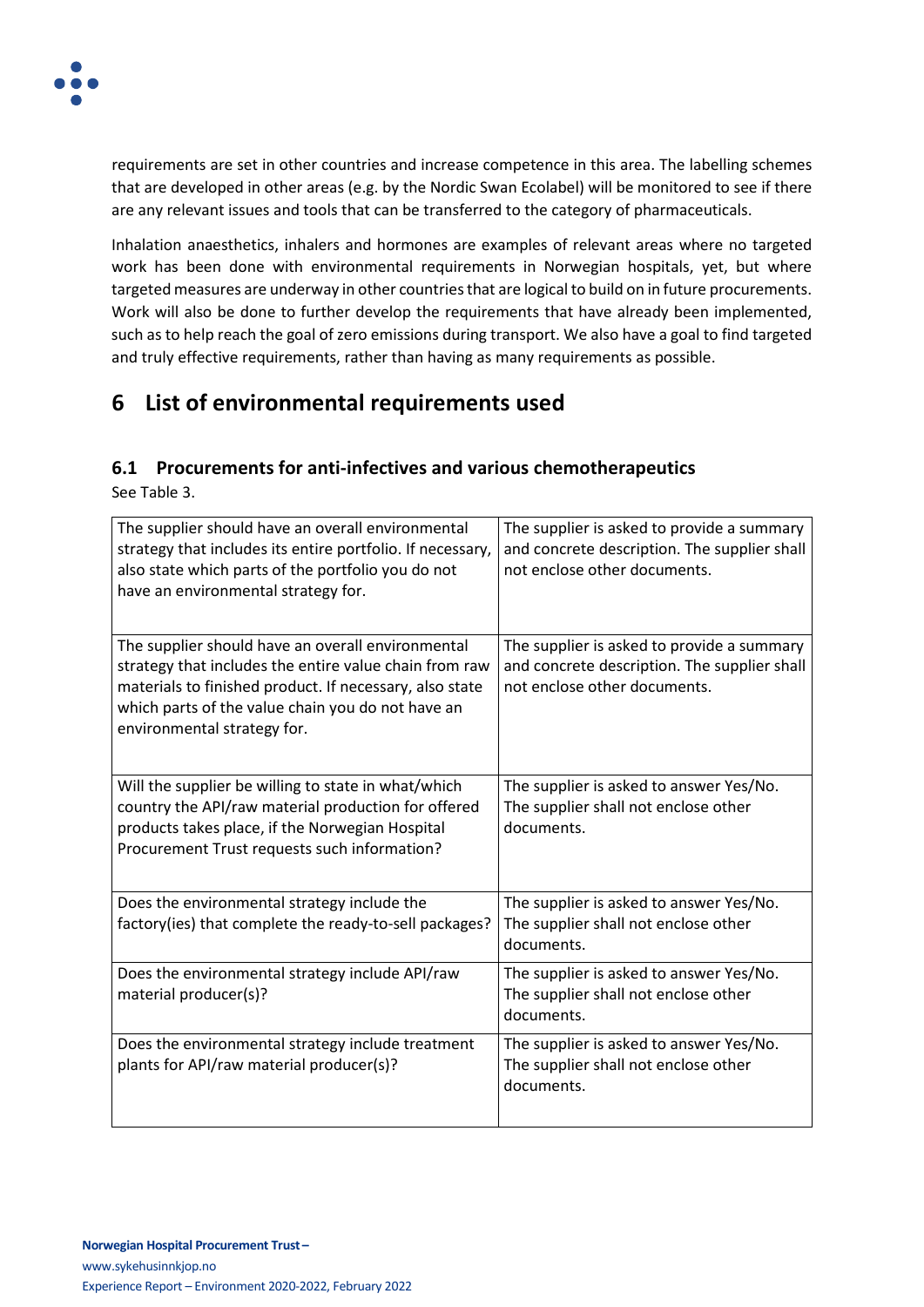| Does the strategy include weight assessment/mass                                                                                                                                                                                                                                                                  | The supplier is asked to answer Yes/No.                                                                                                                                                                                                                                           |
|-------------------------------------------------------------------------------------------------------------------------------------------------------------------------------------------------------------------------------------------------------------------------------------------------------------------|-----------------------------------------------------------------------------------------------------------------------------------------------------------------------------------------------------------------------------------------------------------------------------------|
| balance calculations and/or monitoring emissions and                                                                                                                                                                                                                                                              | The supplier shall not enclose other                                                                                                                                                                                                                                              |
| corresponding environmental risk assessments?                                                                                                                                                                                                                                                                     | documents.                                                                                                                                                                                                                                                                        |
| The supplier should carry out environmental audits<br>on the procurement, production and waste<br>management of API/raw materials, and be asked to<br>describe the scope of such audits, including the<br>frequency of performing the audits.                                                                     | The supplier is asked to provide a summary<br>and specific description of scope and<br>frequency. The supplier shall not enclose<br>other documents.                                                                                                                              |
| The supplier should be willing to share results from<br>completed environmental audits, including who has<br>performed the audits, and is asked to describe the<br>extent to which such results can be presented at the<br>request of the pharmaceutical division at the<br>Norwegian Hospital Procurement Trust. | The supplier is asked to provide a summary<br>and concrete description. The supplier shall<br>not enclose other documents.                                                                                                                                                        |
| The supplier should provide a table of contents for its                                                                                                                                                                                                                                                           | The supplier is asked to provide a table of                                                                                                                                                                                                                                       |
| environmental procedures for waste management of                                                                                                                                                                                                                                                                  | contents for environmental procedures                                                                                                                                                                                                                                             |
| API, or an overview of the procedures for auditing                                                                                                                                                                                                                                                                | (title) for waste management of API. The                                                                                                                                                                                                                                          |
| waste management at API manufacturers, in cases                                                                                                                                                                                                                                                                   | supplier shall not enclose other                                                                                                                                                                                                                                                  |
| where the supplier does not have the API production.                                                                                                                                                                                                                                                              | documents.                                                                                                                                                                                                                                                                        |
| The supplier should have an environmental<br>procedure that applies to both the supplier's<br>factory(ies) and/or API/raw material producer(s). In<br>cases where the supplier does not have its own<br>factories, the supplier should have procedures for<br>environmental audits of factories.                  | The supplier is asked to provide a table of<br>contents of environmental procedures or<br>procedures for environmental audits (title)<br>where it states which are for factory(ies)<br>and/or API/raw material producer(s). The<br>supplier shall not enclose other<br>documents. |
| The supplier should provide third-party                                                                                                                                                                                                                                                                           | The supplier is asked to provide a summary                                                                                                                                                                                                                                        |
| manufacturers with training in the supplier's                                                                                                                                                                                                                                                                     | and concrete description. The supplier shall                                                                                                                                                                                                                                      |
| environmental procedures.                                                                                                                                                                                                                                                                                         | not enclose other documents.                                                                                                                                                                                                                                                      |
| The supplier should, as part of the supplier's                                                                                                                                                                                                                                                                    | The supplier is asked to provide a summary                                                                                                                                                                                                                                        |
| environmental risk assessment, carry out sampling of                                                                                                                                                                                                                                                              | and concrete description. The supplier shall                                                                                                                                                                                                                                      |
| waste-water from API/raw material producer(s).                                                                                                                                                                                                                                                                    | not enclose other documents.                                                                                                                                                                                                                                                      |
| The supplier should, as part of the supplier's<br>environmental risk assessment, carry out weight<br>assessment/mass balance calculations of waste-water<br>from API/raw material producer(s).                                                                                                                    | The supplier is asked to provide a summary<br>and concrete description. The supplier shall<br>not enclose other documents.                                                                                                                                                        |

*Table 3*